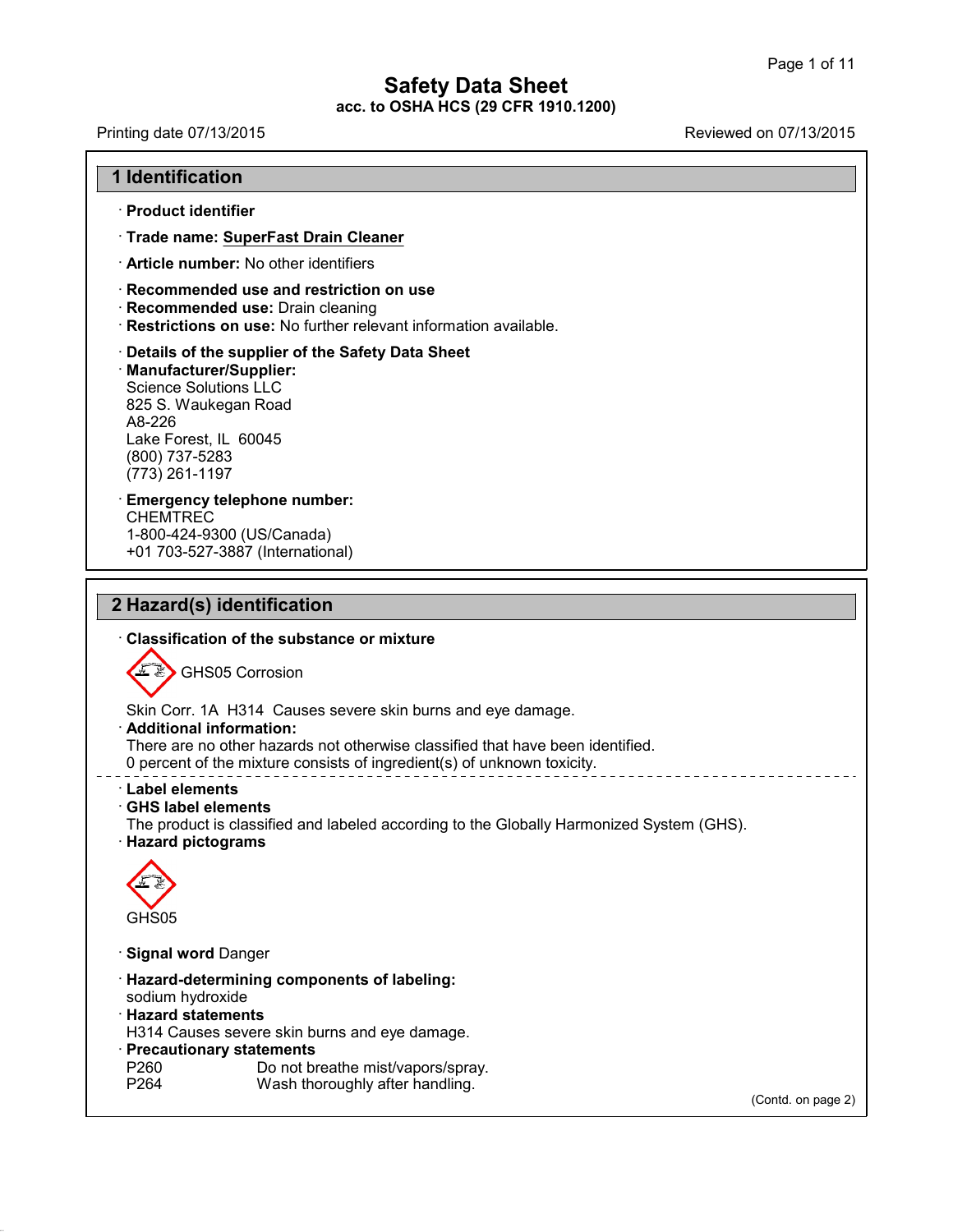# **Safety Data Sheet**

**acc. to OSHA HCS (29 CFR 1910.1200)** Printing date 07/13/2015 Reviewed on 07/13/2015



## **3 Composition/information on ingredients**

41.1.0

· **Description:** Mixture of the substances listed below with nonhazardous additions.

| · Dangerous components:                                                           |                                                                                                          |
|-----------------------------------------------------------------------------------|----------------------------------------------------------------------------------------------------------|
| 1310-73-2 sodium hydroxide                                                        | $10 - 25%$                                                                                               |
|                                                                                   | Met. Corr.1, H290; Skin Corr. 1A, H314; Eye Dam. 1, H318                                                 |
| → Eye Dam. 1, H318<br>→ Acute Tox. 4, H302; Skin Irrit. 2, H315                   | 68955-55-5 Amines, C12-18 (even numbered)-alkyldimethyl, N-oxides<br>$2.5 - 10%$                         |
| 7681-52-9 sodium hypochlorite<br>$\overline{\Leftrightarrow}$ Skin Corr. 1B, H314 | $\leq 2.5\%$                                                                                             |
| · Additional information:                                                         | For the listed ingredient(s), the identity and exact percentage(s) are being withheld as a trade secret. |

(Contd. on page 3)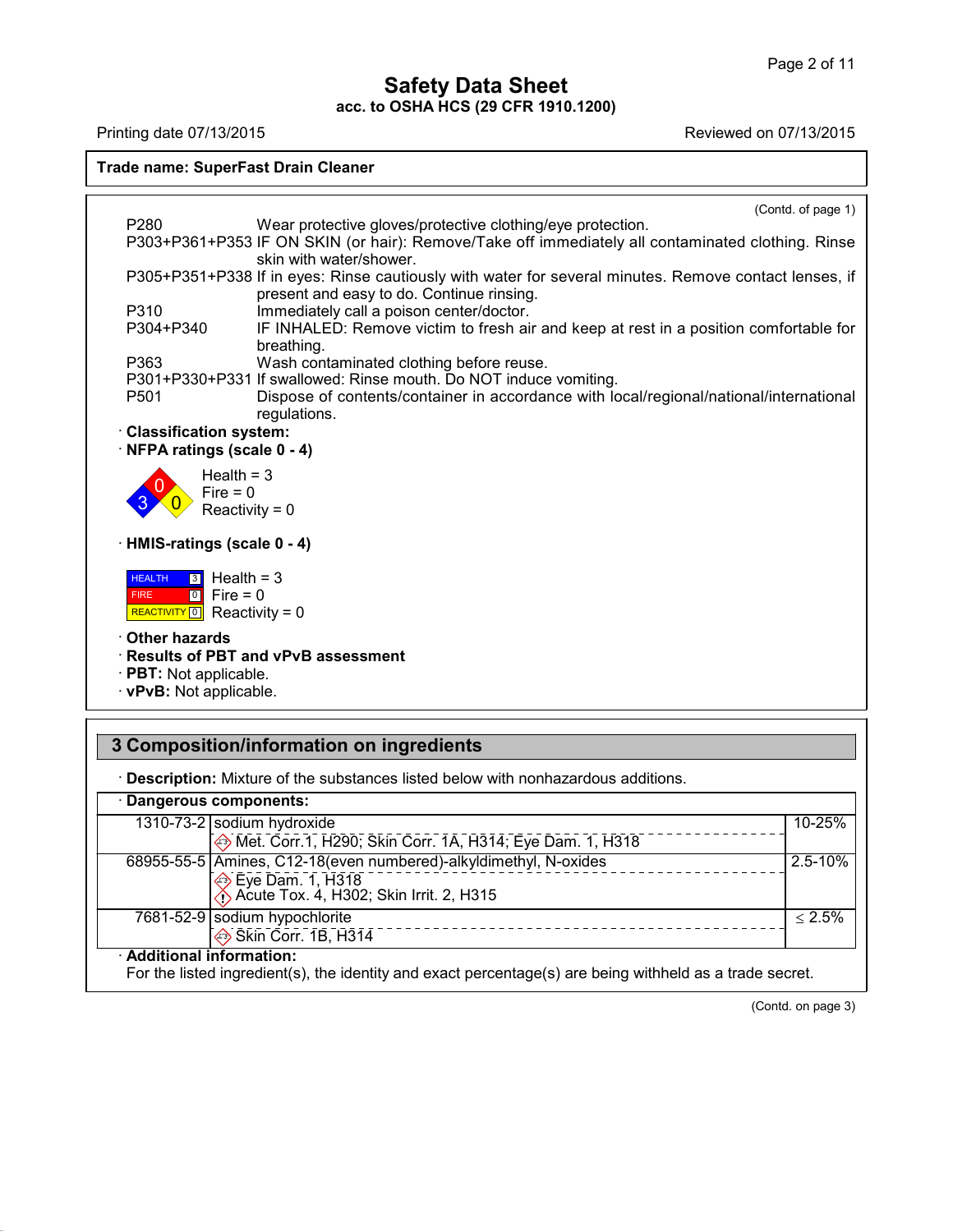Printing date 07/13/2015 Reviewed on 07/13/2015

**Trade name: SuperFast Drain Cleaner**

(Contd. of page 2)

| · Description of first aid measures                                                                     |  |
|---------------------------------------------------------------------------------------------------------|--|
| <b>General information:</b>                                                                             |  |
| Immediately remove any clothing soiled by the product.                                                  |  |
| Symptoms of poisoning may even occur after several hours; therefore medical observation for at least 48 |  |
| hours after the accident.                                                                               |  |
| Take affected persons out into the fresh air.                                                           |  |
| · After inhalation:                                                                                     |  |
| Supply fresh air; consult doctor in case of complaints.                                                 |  |
| Provide oxygen treatment if affected person has difficulty breathing.                                   |  |
| In case of irregular breathing or respiratory arrest provide artificial respiration.                    |  |
| · After skin contact:                                                                                   |  |
| Immediately remove any clothing soiled by the product.                                                  |  |
| Immediately rinse with water.                                                                           |  |
| If skin irritation continues, consult a doctor.                                                         |  |
| Seek immediate medical help for blistering or open wounds.                                              |  |
| · After eye contact:                                                                                    |  |
| Protect unharmed eye.                                                                                   |  |
| Remove contact lenses if worn.                                                                          |  |
| Rinse opened eye for several minutes under running water. Then consult a doctor.                        |  |
| · After swallowing:                                                                                     |  |
| Rinse out mouth and then drink plenty of water.                                                         |  |
| Do not induce vomiting; immediately call for medical help.                                              |  |
| · Information for doctor:                                                                               |  |
| · Most important symptoms and effects, both acute and delayed                                           |  |
| Coughing                                                                                                |  |
| <b>Dizziness</b>                                                                                        |  |
| <b>Breathing difficulty</b>                                                                             |  |
| Cramp                                                                                                   |  |
| Strong caustic effect on skin and mucous membranes.                                                     |  |
| Gastric or intestinal disorders when ingested.                                                          |  |
| Nausea in case of ingestion.                                                                            |  |
| <b>Danger</b>                                                                                           |  |
| Danger of gastric perforation.                                                                          |  |
| Danger of impaired breathing.                                                                           |  |
| Causes serious eye damage.                                                                              |  |
| Indication of any immediate medical attention and special treatment needed                              |  |
| Medical supervision for at least 48 hours.                                                              |  |
| If necessary oxygen respiration treatment.                                                              |  |

## · **Extinguishing media**

41.1.0

· **Suitable extinguishing agents:** Use fire fighting measures that suit the environment.

· **For safety reasons unsuitable extinguishing agents:** None.

· **Special hazards arising from the substance or mixture**

During heating or in case of fire poisonous gases are produced.

(Contd. on page 4)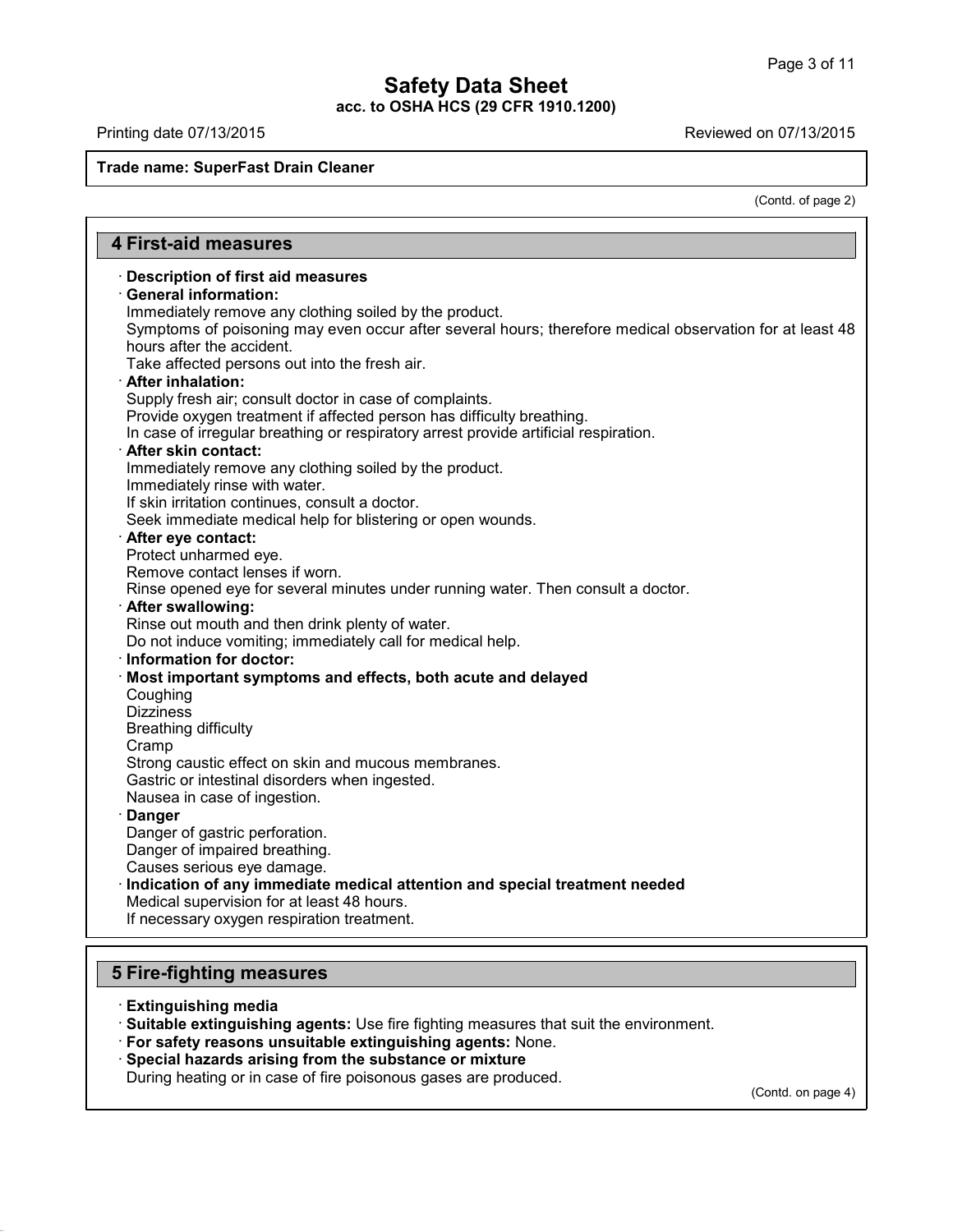Printing date 07/13/2015 Reviewed on 07/13/2015

#### **Trade name: SuperFast Drain Cleaner**

(Contd. of page 3)

#### · **Advice for firefighters**

· **Protective equipment:**

Wear self-contained respiratory protective device.

Wear fully protective suit.

· **Additional information** Cool endangered receptacles with water spray.

## **6 Accidental release measures**

· **Personal precautions, protective equipment and emergency procedures** Use respiratory protective device against the effects of fumes/dust/aerosol. Wear protective equipment. Keep unprotected persons away. Ensure adequate ventilation. Particular danger of slipping on leaked/spilled product. · **Environmental precautions:** Do not allow to enter sewers/ surface or ground water. Inform respective authorities in case of seepage into water course or sewage system. · **Methods and material for containment and cleaning up:** Absorb with liquid-binding material (sand, diatomite, acid binders, universal binders, sawdust). Dispose contaminated material as waste according to item 13. Send for recovery or disposal in suitable receptacles. · **Reference to other sections** See Section 7 for information on safe handling. See Section 8 for information on personal protection equipment. See Section 13 for disposal information. **7 Handling and storage** · **Handling:** · **Precautions for safe handling**

Prevent formation of aerosols.

Use only in well ventilated areas.

Avoid splashes or spray in enclosed areas.

· **Information about protection against explosions and fires:** No special measures required.

## · **Conditions for safe storage, including any incompatibilities**

· **Storage:**

41.1.0

· **Requirements to be met by storerooms and receptacles:**

Use only receptacles specifically permitted for this substance/product.

Unsuitable material for receptacle: aluminium.

Unsuitable material for receptacle: steel.

Unsuitable material for receptacle: glass or ceramic.

· **Information about storage in one common storage facility:**

Do not store together with acids.

Store away from oxidizing agents.

Store away from foodstuffs.

Store away from metals.

· **Further information about storage conditions:**

Store in cool, dry conditions in well sealed receptacles.

(Contd. on page 5)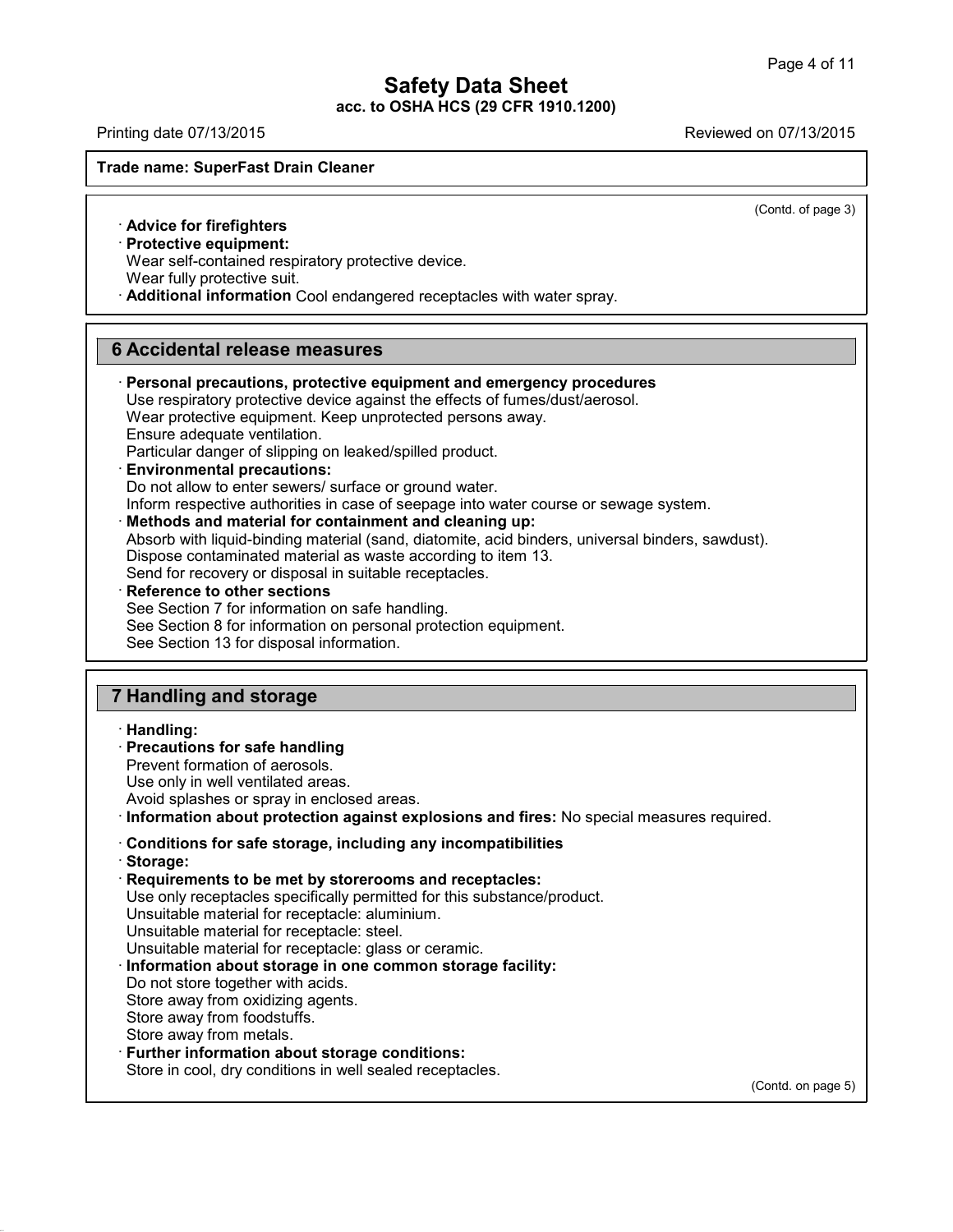(Contd. of page 4)

## **Safety Data Sheet acc. to OSHA HCS (29 CFR 1910.1200)**

Printing date 07/13/2015 Reviewed on 07/13/2015

**Trade name: SuperFast Drain Cleaner**

Keep containers tightly sealed.

· **Specific end use(s)** No further relevant information available.

## **8 Exposure controls/personal protection**

· **Additional information about design of technical systems:** No further data; see item 7.

· **Control parameters**

· **Components with limit values that require monitoring at the workplace:**

| 1310-73-2 sodium hydroxide |  |
|----------------------------|--|
|----------------------------|--|

| PEL (USA)   | Long-term value: 2 mg/m <sup>3</sup>     |
|-------------|------------------------------------------|
| REL (USA)   | Ceiling limit value: 2 mg/m <sup>3</sup> |
| TLV (USA)   | Ceiling limit value: 2 mg/m <sup>3</sup> |
| EL (Canada) | Ceiling limit value: 2 mg/m <sup>3</sup> |
| EV (Canada) | Ceiling limit value: 2 mg/m <sup>3</sup> |

LMPE (Mexico) Ceiling limit value:  $2 \text{ mg/m}^3$ 

## **7681-52-9 sodium hypochlorite**

WEEL (USA) Short-term value:  $2 \text{ mg/m}^3$ 

· **Additional information:** No further relevant information available.

- · **Exposure controls**
- · **Personal protective equipment:**
- · **General protective and hygienic measures:**

The usual precautionary measures for handling chemicals should be followed.

Keep away from foodstuffs, beverages and feed.

Immediately remove all soiled and contaminated clothing.

Wash hands before breaks and at the end of work.

- Do not inhale gases / fumes / aerosols.
- Avoid contact with the eyes and skin.
- · **Engineering controls:** No further relevant information available.

### · **Breathing equipment:**

Use suitable respiratory protective device when aerosol or mist is formed.

For spills, respiratory protection may be advisable.

· **Protection of hands:**



Protective gloves

The glove material has to be impermeable and resistant to the product/ the substance/ the preparation. · **Eye protection:**

Contact lenses should not be worn.



41.1.0

Safety glasses

· **Body protection:** Alkaline resistant protective clothing

(Contd. on page 6)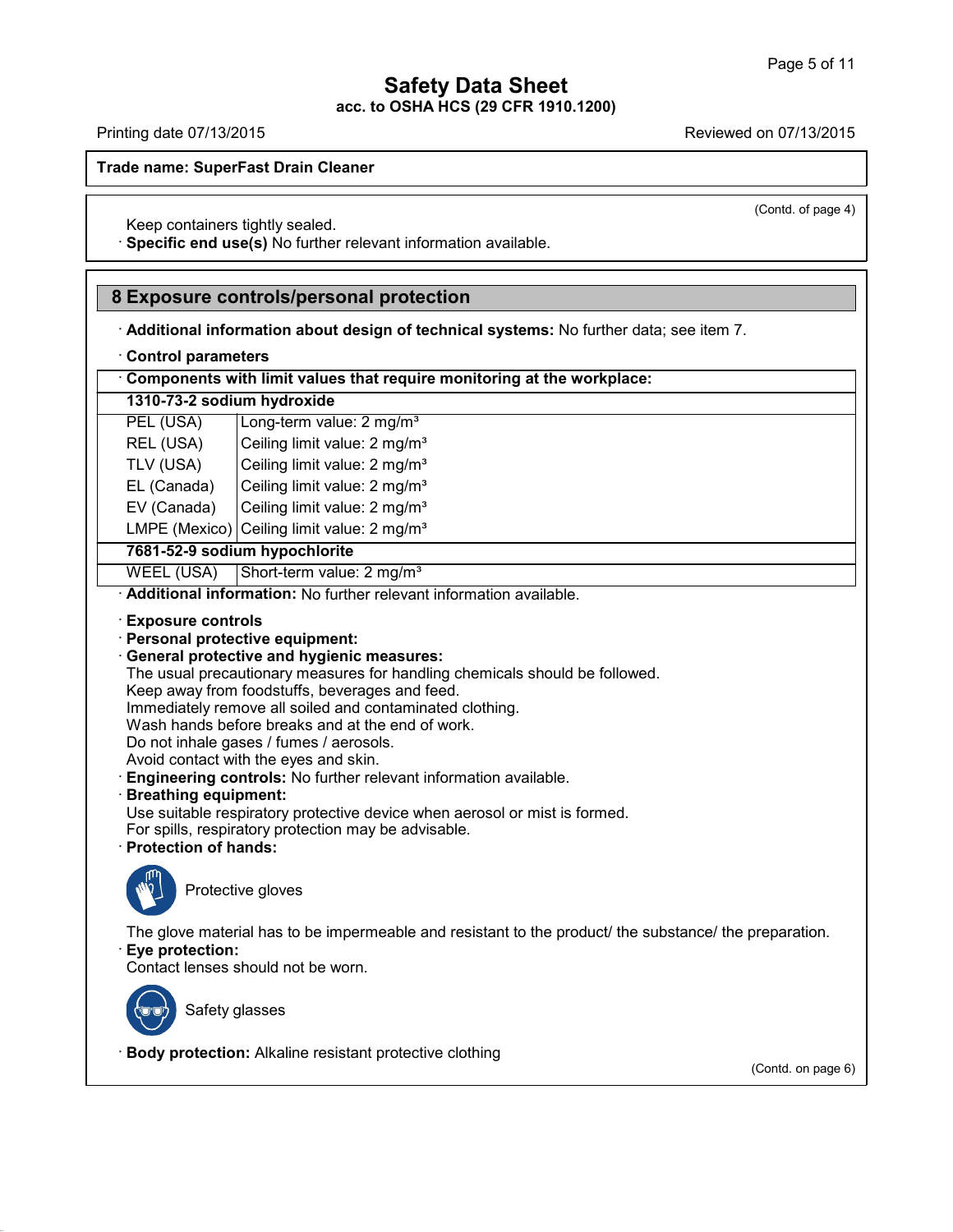(Contd. of page 5)

# **Safety Data Sheet**

**acc. to OSHA HCS (29 CFR 1910.1200)**

Printing date 07/13/2015 **Reviewed on 07/13/2015** 

41.1.0

**Trade name: SuperFast Drain Cleaner**

## · **Limitation and supervision of exposure into the environment** No further relevant information available.

## **9 Physical and chemical properties**

| Information on basic physical and chemical properties<br><b>General Information</b><br>· Appearance: |                                                               |
|------------------------------------------------------------------------------------------------------|---------------------------------------------------------------|
| Form:                                                                                                | Liquid                                                        |
| Color:                                                                                               | Clear                                                         |
| · Odor:<br>· Odor threshold:                                                                         | Odorless<br>Not determined.                                   |
| $\cdot$ pH-value at 20 °C (68 °F):                                                                   | $12 - 14$                                                     |
|                                                                                                      |                                                               |
| Change in condition<br><b>Melting point/Melting range:</b><br><b>Boiling point/Boiling range:</b>    | Undetermined.<br>110 - 143 °C (230 - 289 °F)                  |
| · Flash point:                                                                                       | Not applicable.                                               |
| · Flammability (solid, gaseous):                                                                     | Not applicable.                                               |
| · Auto-ignition temperature:                                                                         | Not determined.                                               |
| Decomposition temperature:                                                                           | Not determined.                                               |
| · Auto igniting:                                                                                     | Product is not self-igniting.                                 |
| Danger of explosion:                                                                                 | Product does not present an explosion hazard.                 |
| <b>Explosion limits:</b>                                                                             |                                                               |
| Lower:<br>Upper:                                                                                     | Not determined.<br>Not determined.                            |
| · Oxidizing properties                                                                               | Non-oxidizing.                                                |
| · Vapor pressure:                                                                                    | Not determined.                                               |
| $\cdot$ Density at 20 °C (68 °F):                                                                    | 1.13 $g/cm^3$ (9.43 lbs/gal)                                  |
| · Relative density                                                                                   | Not determined.                                               |
| · Vapour density<br><b>Evaporation rate</b>                                                          | Not determined.<br>Not determined.                            |
|                                                                                                      |                                                               |
| · Solubility in / Miscibility with<br>Water:                                                         | Fully miscible.                                               |
| · Partition coefficient (n-octanol/water): Not determined.                                           |                                                               |
| · Viscosity:                                                                                         |                                                               |
| Dynamic:                                                                                             | Not determined.                                               |
| Kinematic:<br>Other information                                                                      | Not determined.<br>No further relevant information available. |
|                                                                                                      |                                                               |

(Contd. on page 7)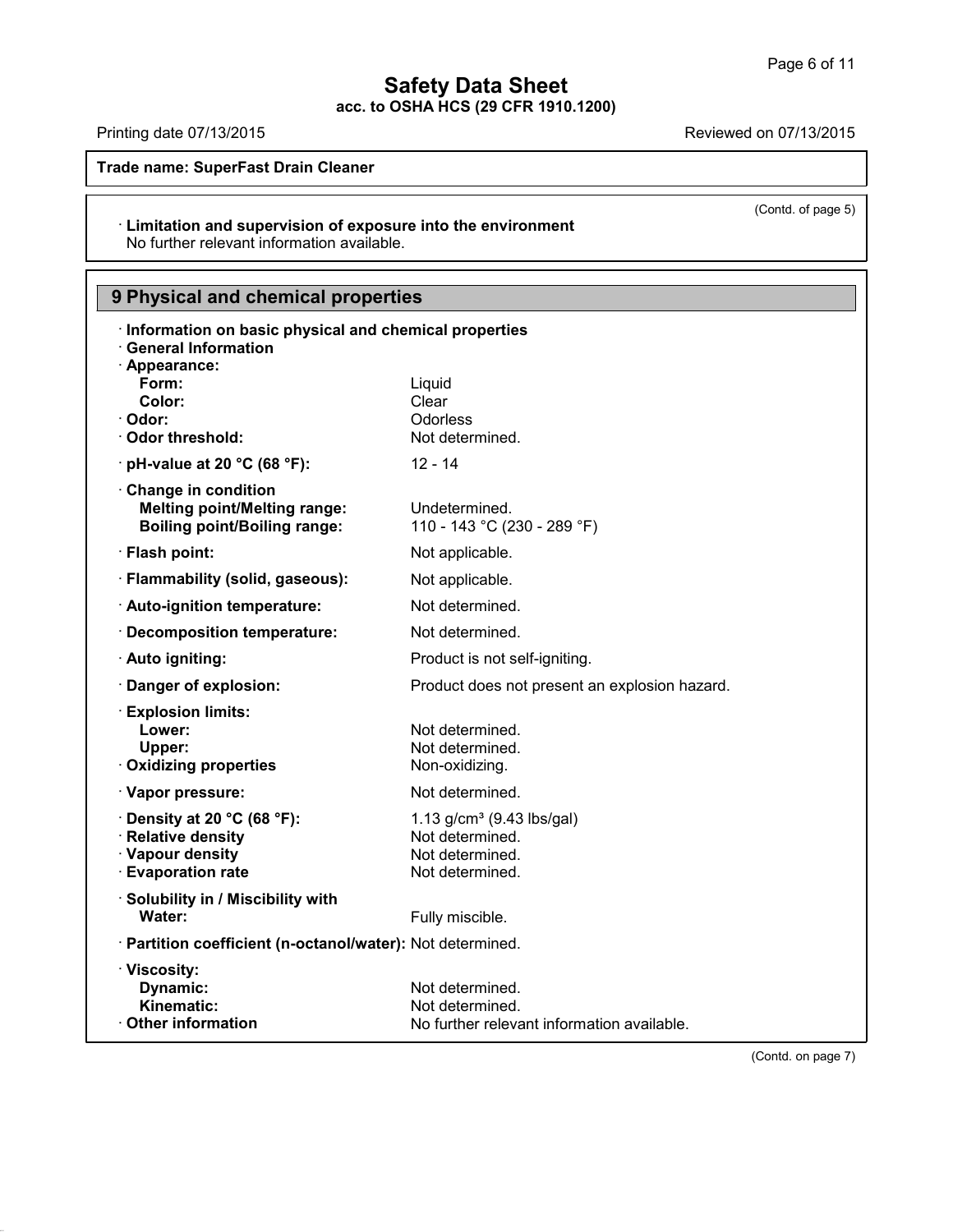$\mathsf{I}$ 

41.1.0

Printing date 07/13/2015 Printing date 07/13/2015

## **Trade name: SuperFast Drain Cleaner**

(Contd. of page 6)

T

|                             | <b>10 Stability and reactivity</b>                                                                                         |
|-----------------------------|----------------------------------------------------------------------------------------------------------------------------|
|                             | Reactivity No further relevant information available.                                                                      |
| <b>Chemical stability</b>   |                                                                                                                            |
|                             | · Thermal decomposition / conditions to be avoided:                                                                        |
|                             | No decomposition if used and stored according to specifications.                                                           |
|                             | · Possibility of hazardous reactions                                                                                       |
|                             | Contact with acids releases toxic gases.                                                                                   |
|                             | Reacts with many consumer products, releasing chlorine or chlorine oxide gas.                                              |
|                             | Reacts with strong oxidizing agents.                                                                                       |
| Corrosive action on metals. |                                                                                                                            |
|                             | Exothermic reaction with acids.                                                                                            |
|                             | Toxic fumes may be released if heated above the decomposition point.<br><b>Conditions to avoid Avoid acids.</b>            |
| · Incompatible materials:   |                                                                                                                            |
|                             | Caution! Do not use in conjunction with other products. Dangerous gases (chlorine) may be given off.                       |
|                             | · Hazardous decomposition products:                                                                                        |
|                             | Carbon monoxide and carbon dioxide                                                                                         |
| Hydrogen chloride (HCI)     |                                                                                                                            |
| Chlorine compounds          |                                                                                                                            |
| Nitrogen oxides (NOx)       |                                                                                                                            |
| · Acute toxicity:           | · LD/LC50 values that are relevant for classification: None.                                                               |
| · Primary irritant effect:  |                                                                                                                            |
|                             | on the skin: Strong caustic effect on skin and mucous membranes.                                                           |
|                             | on the eye: Strong caustic effect.                                                                                         |
|                             | · Sensitization: No sensitizing effects known.                                                                             |
|                             | · Additional toxicological information:                                                                                    |
| Corrosive                   |                                                                                                                            |
|                             | Swallowing will lead to a strong caustic effect on mouth and throat and to the danger of perforation of                    |
| esophagus and stomach.      |                                                                                                                            |
| · Carcinogenic categories   |                                                                                                                            |
|                             |                                                                                                                            |
|                             | <b>NTP (National Toxicology Program)</b>                                                                                   |
|                             | None of the ingredients is listed.                                                                                         |
|                             | OSHA-Ca (Occupational Safety & Health Administration)                                                                      |
|                             | None of the ingredients is listed.                                                                                         |
|                             | · Probable Routes of Exposure                                                                                              |
| Ingestion.                  |                                                                                                                            |
| Inhalation.                 |                                                                                                                            |
| Eye contact.                |                                                                                                                            |
| Skin contact.               |                                                                                                                            |
|                             | Acute effects (acute toxicity, irritation and corrosivity): Causes severe skin burns and eye damage.<br>(Contd. on page 8) |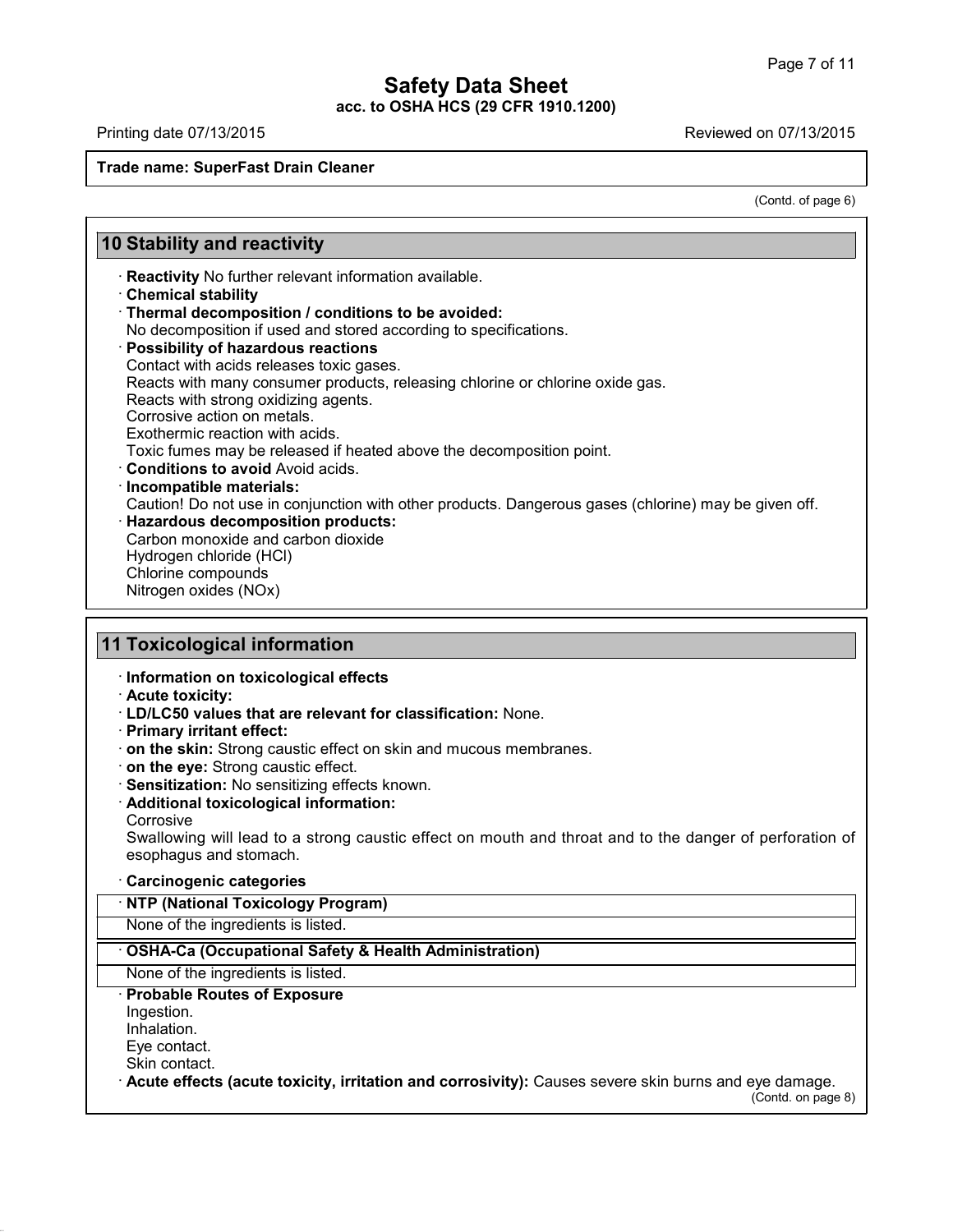Printing date 07/13/2015 Reviewed on 07/13/2015

**Trade name: SuperFast Drain Cleaner**

(Contd. of page 7)

· **Repeated Dose Toxicity:** No further relevant information available.

· **CMR effects (carcinogenity, mutagenicity and toxicity for reproduction):**

· **Germ cell mutagenicity** Based on available data, the classification criteria are not met.

· **Carcinogenicity** Based on available data, the classification criteria are not met.

· **Reproductive toxicity** Based on available data, the classification criteria are not met.

· **STOT-single exposure** Based on available data, the classification criteria are not met.

· **STOT-repeated exposure** Based on available data, the classification criteria are not met.

· **Aspiration hazard** Based on available data, the classification criteria are not met.

**12 Ecological information**

· **Toxicity**

· **Aquatic toxicity:**

Toxic for aquatic organisms

**68955-55-5 Amines, C12-18(even numbered)-alkyldimethyl, N-oxides**

EC50 2.4 mg/l (daphnia)

LC50 | 4.2 mg/l (Oncorhynchus mykiss)

· **Persistence and degradability** No further relevant information available.

· **Behavior in environmental systems:**

- · **Bioaccumulative potential** No further relevant information available.
- · **Mobility in soil** No further relevant information available.
- · **Ecotoxical effects:**
- · **Remark:** Toxic for fish
- · **Additional ecological information:**

#### · **General notes:**

Do not allow product to reach ground water, water course or sewage system.

Must not reach bodies of water or drainage ditch undiluted or unneutralized.

Danger to drinking water if even small quantities leak into the ground.

Also poisonous for fish and plankton in water bodies.

Toxic for aquatic organisms

Rinse off of bigger amounts into drains or the aquatic environment may lead to increased pH-values. A high pH-value harms aquatic organisms. In the dilution of the use-level the pH-value is considerably reduced, so that after the use of the product the aqueous waste, emptied into drains, is only low water dangerous.

· **Other adverse effects** No further relevant information available.

## **13 Disposal considerations**

### · **Waste treatment methods**

### · **Recommendation:**

41.1.0

The user of this material has the responsibility to dispose of unused material, residues and containers in compliance with all relevant local, state and federal laws and regulations regarding treatment, storage and disposal for hazardous and nonhazardous wastes. Residual materials should be treated as hazardous.

## · **Uncleaned packagings:**

· **Recommendation:** Disposal must be made according to official regulations.

(Contd. on page 9)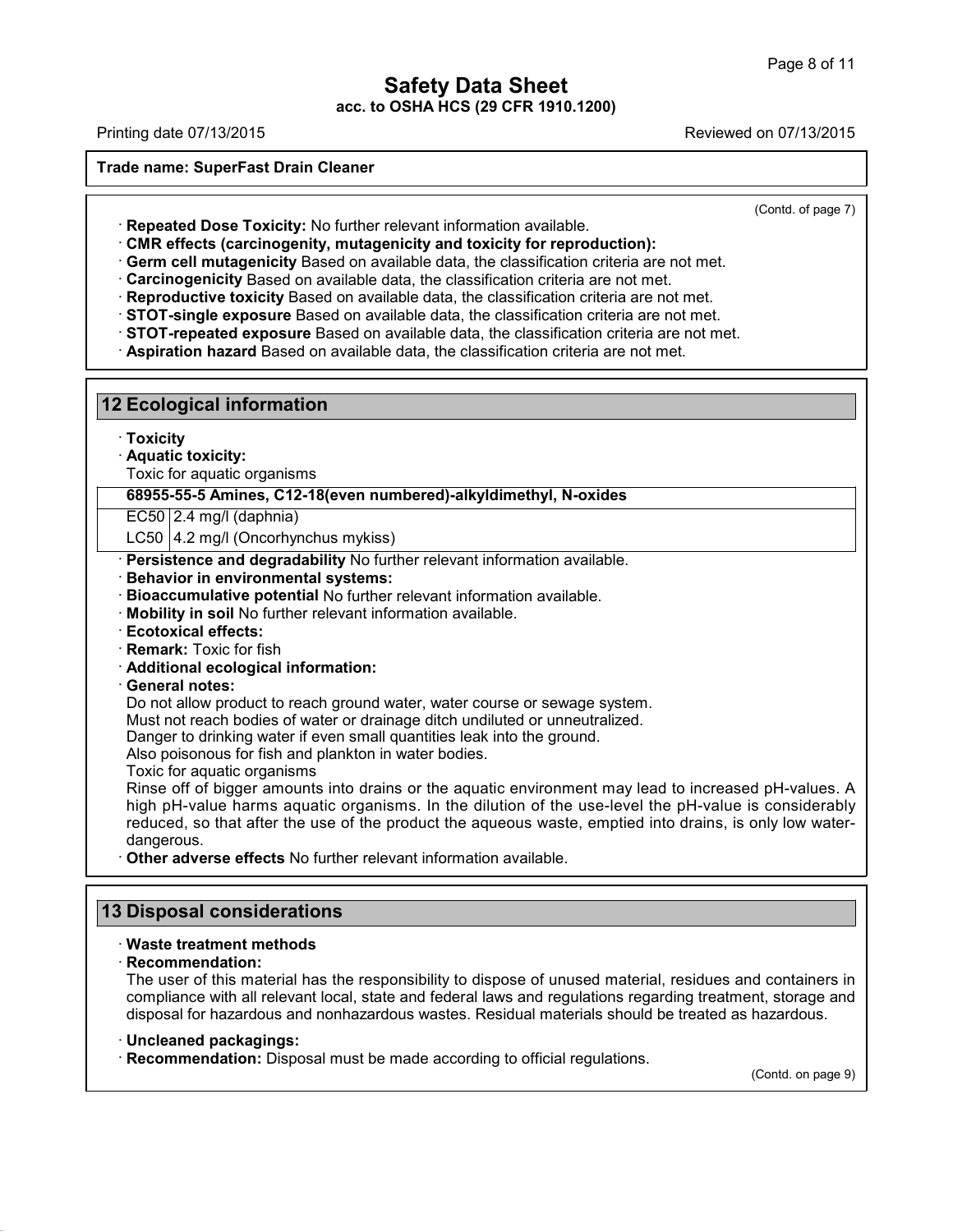(Contd. of page 8)

## **Safety Data Sheet acc. to OSHA HCS (29 CFR 1910.1200)**

Printing date 07/13/2015 Reviewed on 07/13/2015

41.1.0

**Trade name: SuperFast Drain Cleaner**

· **Recommended cleansing agent:** Water, if necessary with cleansing agents.

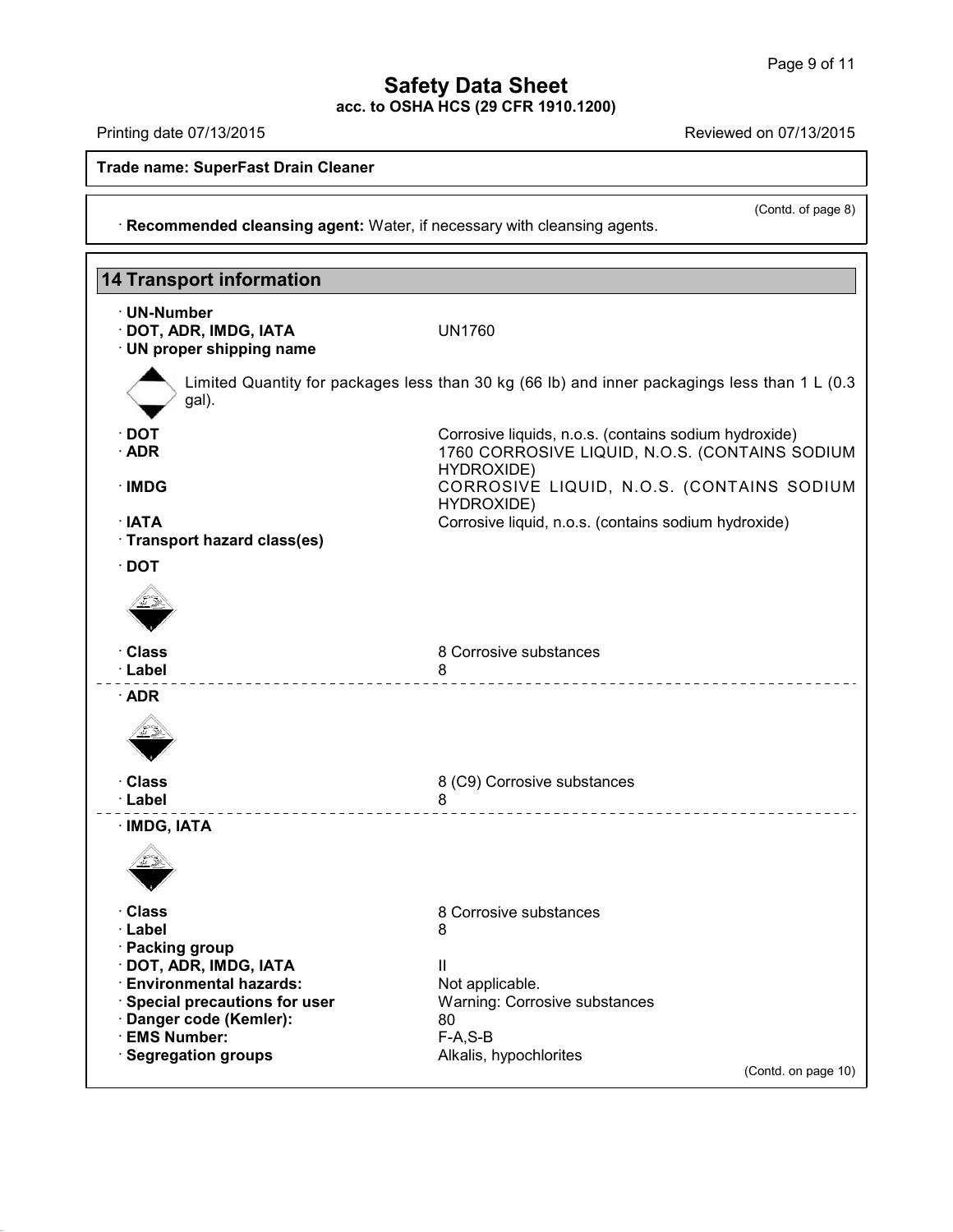## **Safety Data Sheet**

**acc. to OSHA HCS (29 CFR 1910.1200)** Printing date 07/13/2015 Reviewed on 07/13/2015

**Trade name: SuperFast Drain Cleaner** (Contd. of page 9) · **Transport in bulk according to Annex II of MARPOL73/78** and the **IBC Code** Not applicable. · **Transport/Additional information:** · **DOT** On passenger aircraft/rail: 1 L On cargo aircraft only: 30 L · **UN "Model Regulation":** UN1760, Corrosive liquids, n.o.s. (contains sodium hydroxide), 8, II **15 Regulatory information** · **Safety, health and environmental regulations/legislation specific for the substance or mixture** · **United States (USA)** · **SARA** · **Section 355 (extremely hazardous substances):** None of the ingredients is listed. · **Section 313 (Specific toxic chemical listings):** None of the ingredients are listed. · **TSCA (Toxic Substances Control Act):** All ingredients are listed. · **Proposition 65 (California)** · **Chemicals known to cause cancer:** None of the ingredients are listed. · **Chemicals known to cause reproductive toxicity for females:** None of the ingredients are listed. · **Chemicals known to cause reproductive toxicity for males:** None of the ingredients is listed. · **Chemicals known to cause developmental toxicity:** None of the ingredients is listed. · **Carcinogenic categories** · **EPA (Environmental Protection Agency)** None of the ingredients is listed. · **IARC (International Agency for Research on Cancer)** None of the ingredients is listed. · **TLV (Threshold Limit Value established by ACGIH)** None of the ingredients is listed. · **NIOSH-Ca (National Institute for Occupational Safety and Health)** None of the ingredients is listed. · **State Right to Know Listings** None of the ingredients is listed. (Contd. on page 11)

41.1.0